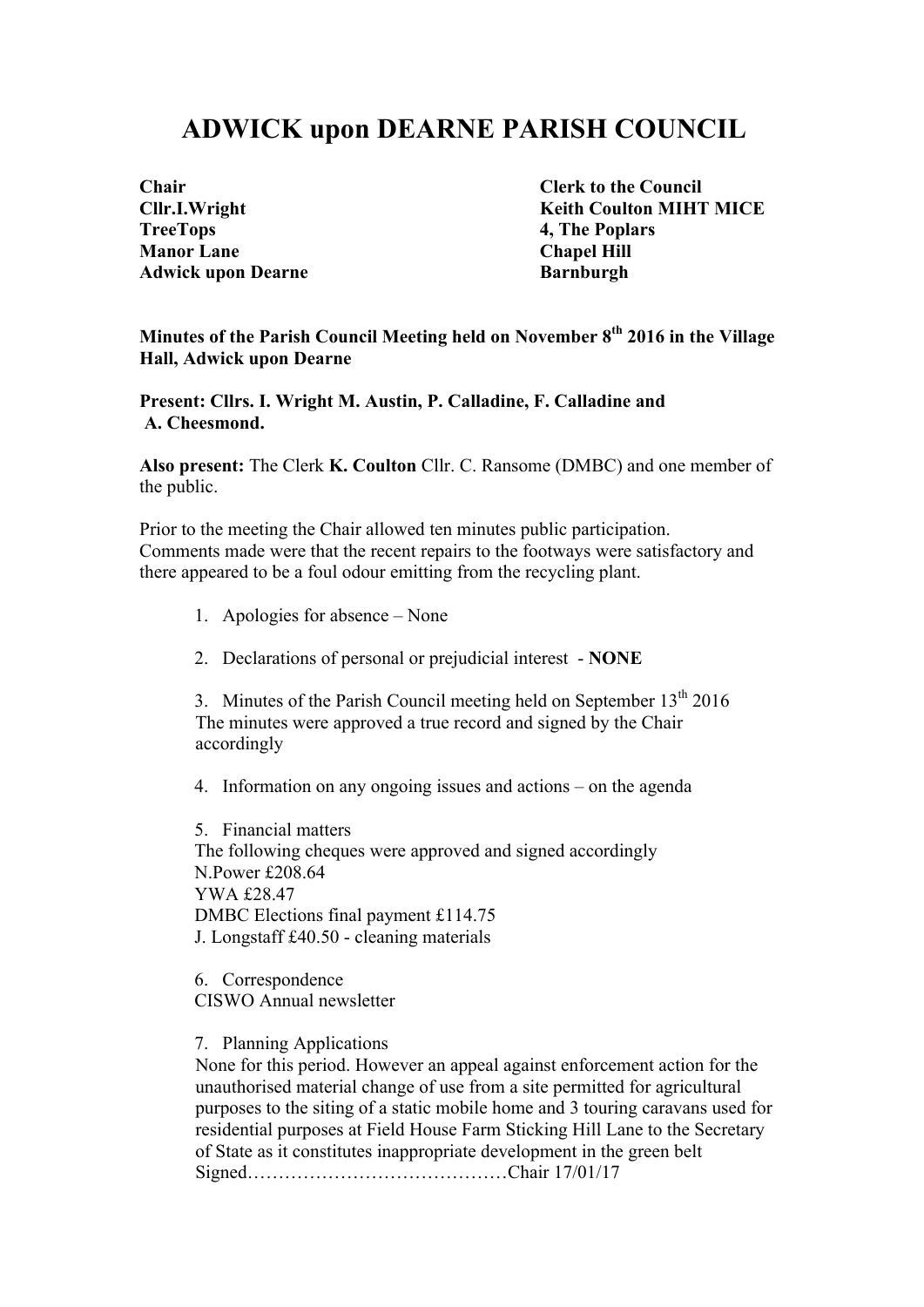8. Community Liaison Group. No report for this period

10. Village Hall No report for this period

11 Members items / comments

 Cllr. P. Calladine reported that speed checks had been carried out on Harlington Road resulting in several vehicles exceeding the 30mph speed limit. These offenders were issued with a warning.

Quad bikes were seen on Harlington Road

Cllr. Wright commented on the increase in horses in the village and residents are becoming concerned with the selfish and dis respectful owners.

The war memorial hedge would be pruned in February and a wreath has been purchased for Remembrance Sunday and the area tidied up.

Pansies have been purchased for the trough

The footway which is the property of Ogdens recently offered to the Parish council to maintain would be declined due to lack of Parish Council funds and no intention to adopt it.

Cllr. Austin raised his concerns about speeding traffic

Cllr. Cheesmond commented that the Clerk's PAYE Pension would be declared next May.

Cllr. F. Calladine commented that the rubbish remained around the old bus sheds. This matter would be reported to the estate agent.

A reply had been received from the Elected Mayor Ros Jones regarding repairs to the carriageways in the village. According to the reply the state of the carriageways maintained in a condition safe for users of the highway. Members present did not agree with the reply and asked if an officer could have a site visit with a member of the Parish Council.

12. Ward Members Reports.

Cllr. Ransome reported that she had attended Downing Street with a petition over the proposed routing of HS2. This had been presented to the Prime Minister. Also Chris Grayling MP Secretary of State for Transport had received a copy. A decision on the route was to be announced in November. MOTO had submitted proposals to build a motorway service station on land adjacent to the A1 at Marr

13. Date and Time of the next meeting **January 5th 2017 at 6.30pm** in the Village Hall

Signed……………………………………….Chair 17/01/17